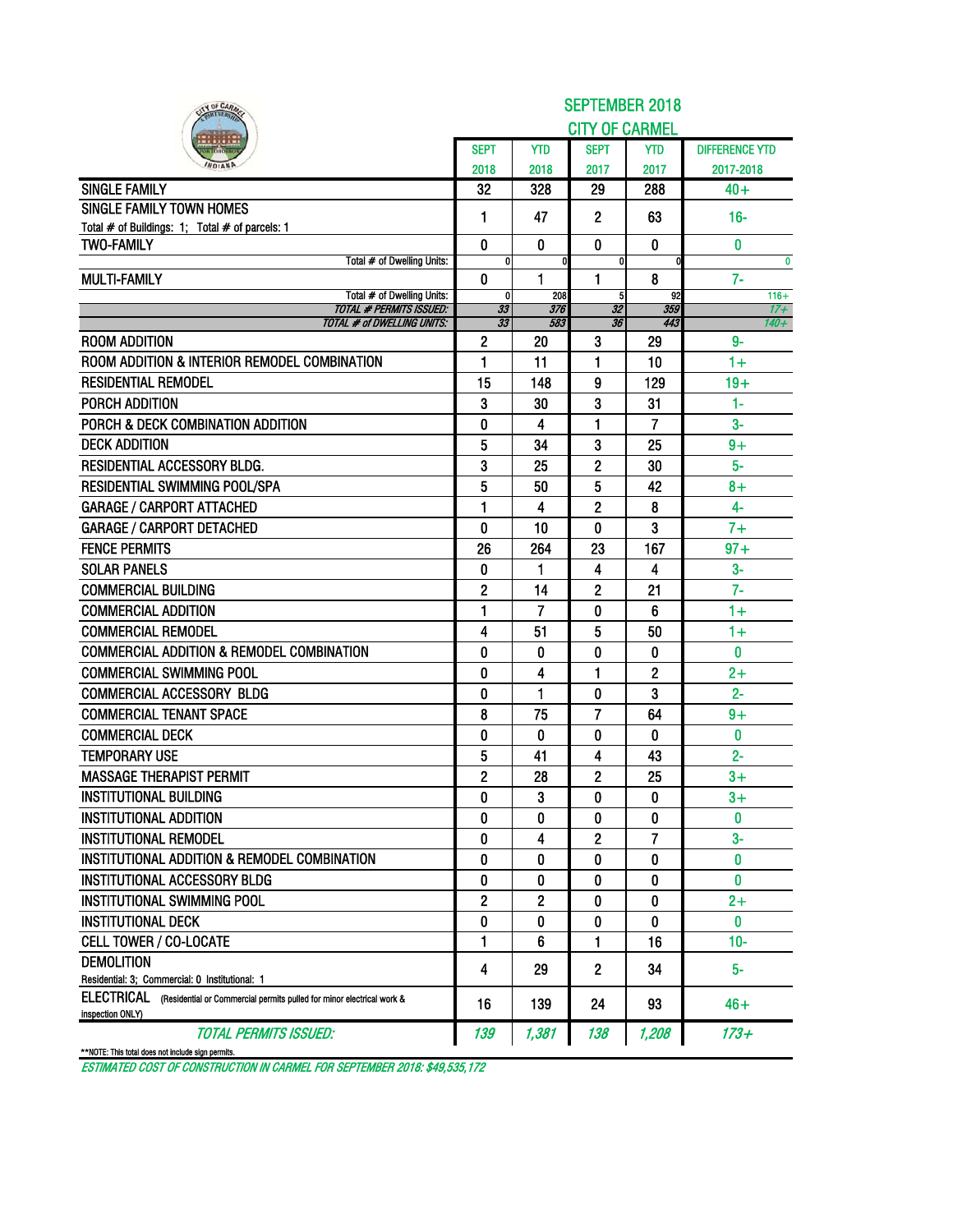## D.O.C.S. BUILDING PERMIT ACTIVITY SEPTEMBER 2018

COMMERCIAL, INSTITUTIONAL, & MULTI-FAMILY - NEW STRUCTURES, ACCESSORY BUILDINGS, ADDITIONS, TENANT FINISHES,REMODELS, POOLS, DECKS (Institutional includes churches, schools & public libraries)

| <b>Type of Construction</b>                                                                                                                                                                                                                                                                                                                                                                                                                                                                                                                                                                                                                               | Total Permits Issued |  |  |  |  |  |  |  |  |  |  |
|-----------------------------------------------------------------------------------------------------------------------------------------------------------------------------------------------------------------------------------------------------------------------------------------------------------------------------------------------------------------------------------------------------------------------------------------------------------------------------------------------------------------------------------------------------------------------------------------------------------------------------------------------------------|----------------------|--|--|--|--|--|--|--|--|--|--|
| <b>PERMITS ISSUED</b>                                                                                                                                                                                                                                                                                                                                                                                                                                                                                                                                                                                                                                     |                      |  |  |  |  |  |  |  |  |  |  |
| <b>COMMERCIAL NEW STRUCTURE:</b><br>• Proscenium Garage, 1215 Veterans Way<br>• World Wide Motors, 3900 E. 96th St.                                                                                                                                                                                                                                                                                                                                                                                                                                                                                                                                       |                      |  |  |  |  |  |  |  |  |  |  |
| <b>COMMERCIAL ADDITION:.</b><br>• Village Place Shoppes, 1905 New Market St. S.                                                                                                                                                                                                                                                                                                                                                                                                                                                                                                                                                                           |                      |  |  |  |  |  |  |  |  |  |  |
| <b>COMMERCIAL TENANT FINISH / REMODEL:</b><br>• Dunkin Donuts, 9800 Michigan Rd.<br>• Paganelli Law Firm, 10401 N. Meridian St. #450<br>• City Center Condo, 731 Hanover Pl.<br>• Prime 47 Steakhouse, 14390 Clay Terrace Blvd.<br>• Market Street Wealth, 3105 E. 98 <sup>th</sup> St. #200<br>• Protective Insurance, 111 Congressional Blvd. #500<br>• Juniper on Main, 110 E. Main St.<br>• Dr. Adams, 3021 E. 96 <sup>th</sup> St. #220<br>• Make Up Store, 858 S. Rangeline Rd.<br>• Windsor Retreat Unit Improvements, 9740 Seaside Dr.<br>• Be You Tiful Nails, 854 S. Rangeline Rd.<br>$\bullet$ American Family Insurance, 900 E. 96th St. #200 |                      |  |  |  |  |  |  |  |  |  |  |
| INSTITUTIONAL SWIMMING POOL:<br>• Brookshire Pool, 12120 Brookshire Parkway<br>• Brookshire Wading Pool, 12120 Brookshire Parkway                                                                                                                                                                                                                                                                                                                                                                                                                                                                                                                         |                      |  |  |  |  |  |  |  |  |  |  |
| <b>COMMERCIAL CERTIFICATES OF OCCUPANCY ISSUED</b>                                                                                                                                                                                                                                                                                                                                                                                                                                                                                                                                                                                                        |                      |  |  |  |  |  |  |  |  |  |  |
|                                                                                                                                                                                                                                                                                                                                                                                                                                                                                                                                                                                                                                                           | . 10                 |  |  |  |  |  |  |  |  |  |  |

- *●* Sugar Creek Winery, 1111 W. Main St. #165 *●* Weaver Fundraising, 10201 N. Illinois St.
- *●* Addendum, 800 S. Rangeline Rd. #270
- 
- **F45**, 4335 W. 106<sup>th</sup> St. #750
- *●* The Cigar Box, 13710 N. Meridian St. #270
- *●* Carmel Health and Living, 118 Medical Dr.
- *●* Sugar Creek Winery Patio, 1111 W. Main St. #165
- *●* Papa Fatoush, 15 E. Main St. #100
- *●* Anthony Vince Nail Spa, 14300 Clay Terrace Blvd. #100
- St. Vincent Health Administration Office, 250 W. 96<sup>th</sup> St.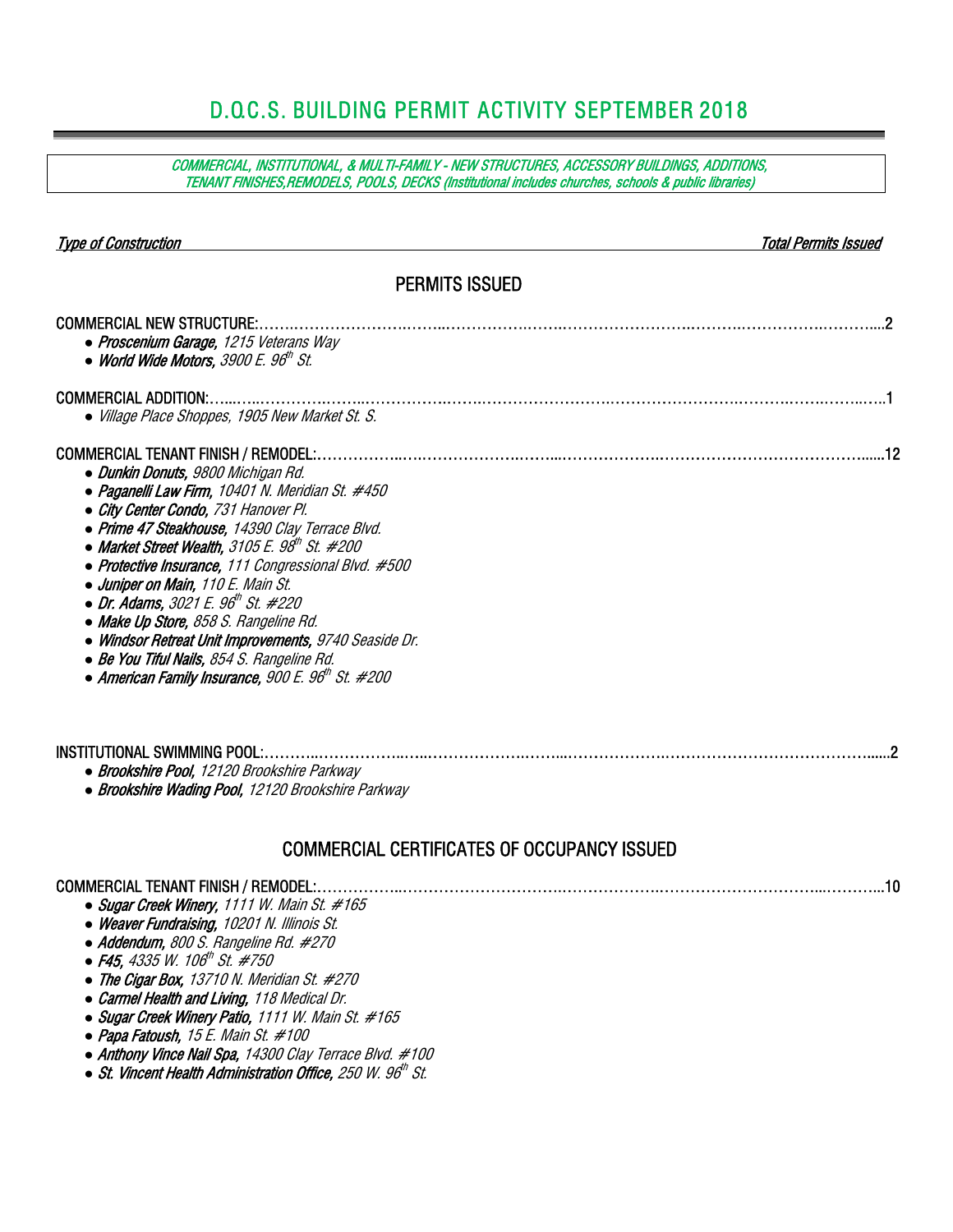## D.O.C.S. BUILDING & SIGN ACTIVITY SEPTEMBER 2018

|                                        | <b>SEPT 2018</b> | <b>SEPT 2017</b> |
|----------------------------------------|------------------|------------------|
| <b>TOTAL BUILDING PERMITS ISSUED:</b>  | 139              | 138              |
| <b>TOTAL FENCE PERMITS ISSUED:</b>     | 26               | 23               |
| <b>TOTAL SIGN PERMITS:</b>             | 27               | 20               |
| <b>BUILDING INSPECTIONS PERFORMED:</b> | 604              | 643              |
| <b>BUILDING PLAN REVIEWS:</b>          | 106              | 108              |
| PUBLIC REQUEST FOR INFORMATION (RFI):  | 11               | 59               |

## D.O.C.S. NEWS AND NOTES SEPTEMBER 2018

*●* Adrienne Keeling attended the Hamilton County Area Neighborhood Development annual conference September 21 in Westfield.

*●* The Department participated in City of Carmel Public Safety Day on September 15.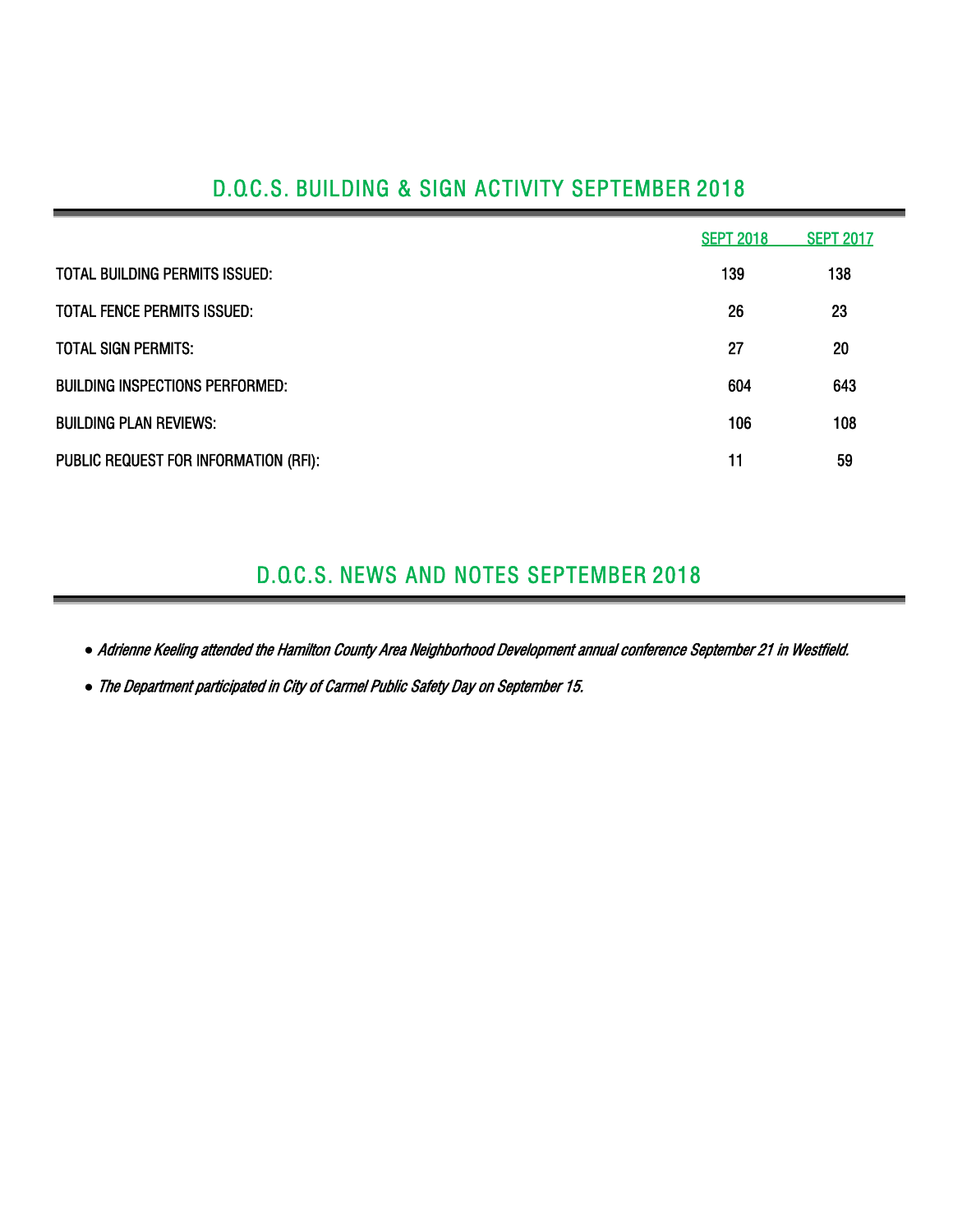# D.O.C.S. CODE ENFORCEMENT ACTIVITY SEPTEMBER 2018

#### CODE ENFORCEMENT TASK REPORT SUMMARY FOR SEPTEMBER 2018

| <b>COMPLAINTS RECEIVED</b><br>EMAIL<br>"MY CARMEL" APP<br>PHONE<br>REFERRAL<br><b>STAFF</b><br>WALK-IN | TOTAL:<br>ა<br>21<br>0<br>35<br>0 | NEW CASES<br>ABATEMENT | INSPECTION STATISTICS<br>INITIAL INSPECTIONS<br>INITIAL VIOLATION NOTICE<br><b>RE-INSPECTIONS</b><br>CLOSED CASES |        |  |  |  |  |
|--------------------------------------------------------------------------------------------------------|-----------------------------------|------------------------|-------------------------------------------------------------------------------------------------------------------|--------|--|--|--|--|
| <b>INSPECTIONS BY AREA</b>                                                                             | <b>WEST</b>                       | <b>CENTRAL</b>         | <b>EAST</b>                                                                                                       | TOTAL: |  |  |  |  |
| NEW CASES                                                                                              | 20                                | 29                     | 19                                                                                                                | 68     |  |  |  |  |
| INITIAL INSPECTIONS                                                                                    | 17                                | 22                     | 11                                                                                                                | 50     |  |  |  |  |
| <b>RE-INSPECTIONS</b>                                                                                  | 16                                | 47                     | 50                                                                                                                | 113    |  |  |  |  |
| CLOSED CASES                                                                                           | Δ                                 | 18                     | 17                                                                                                                | 39     |  |  |  |  |

CODE ENFORCEMENT MONTHLY REPORT FOR SEPTEMBER 2018

| <b>TYPE OF COMPLAINT/VIOLATION</b> | <b>NEW CASES</b> | <b>TYPE OF COMPLAINT/VIOLATION</b> | <b>NEW CASES</b> |
|------------------------------------|------------------|------------------------------------|------------------|
| BUILDING CODE VIOLATIONS           |                  | PROPERTY MAINTENANCE               | 25               |
| <b>COMMERCIAL VEHICLE</b>          |                  | RECREATIONAL VEHICLE               | 2                |
| <b>DUMPSTER</b>                    | 3                | RIGHT-OF-WAY OBSTRUCTION           | 3                |
| <b>FARM ANIMALS</b>                |                  | SIDEWALK                           | 0                |
| <b>FENCE VIOLATION</b>             | 0                | <b>SIGNS</b>                       | 95               |
| <b>GRASS OR WEEDS</b>              | 24               | TRASH/DEBRIS                       | 0                |
| <b>HOME OCCUPATION</b>             |                  | UNSAFE BUILDING                    | 2                |
| NOISE REGULATIONS                  |                  | <b>JUNK VEHICLE</b>                | 4                |
| OPEN AND ABANDONED                 |                  | ZONING USE VIOLATIONS              |                  |
| OUTDOOR STORAGE                    |                  | <b>OTHER</b>                       | 4                |
| PARKING IN LAWN/GREENBELT          | っ                | TOTAL                              | 171              |

FORECLOSURE MONITORING SUMMARY FOR SEPTEMBER 2018

|                               | <b>COMPLAINTS RECEIVED</b> |                | TOTAL:      |        |  |  |  |  |
|-------------------------------|----------------------------|----------------|-------------|--------|--|--|--|--|
|                               | NEW CASES                  |                |             |        |  |  |  |  |
|                               | INITIAL INSPECTIONS        |                |             |        |  |  |  |  |
|                               | ABATEMENT                  |                |             |        |  |  |  |  |
|                               | INITIAL VIOLATION NOTICE   |                |             |        |  |  |  |  |
|                               | RE-INSPECTIONS             |                | 22          |        |  |  |  |  |
|                               | <b>CLOSED CASES</b>        |                | 2           |        |  |  |  |  |
| <b>FORECLOSURE STATISTICS</b> | <b>WEST</b>                | <b>CENTRAL</b> | <b>EAST</b> | TOTAL: |  |  |  |  |
|                               |                            |                |             |        |  |  |  |  |
| NEW CASES                     | O                          | N              | 4           | 4      |  |  |  |  |
| INITIAL INSPECTIONS           |                            | 0              | 4           |        |  |  |  |  |
| RE-INSPECTIONS                |                            | 25             | 21          | 51     |  |  |  |  |
| <b>CLOSED CASES</b>           |                            | 4              | 0           | 6      |  |  |  |  |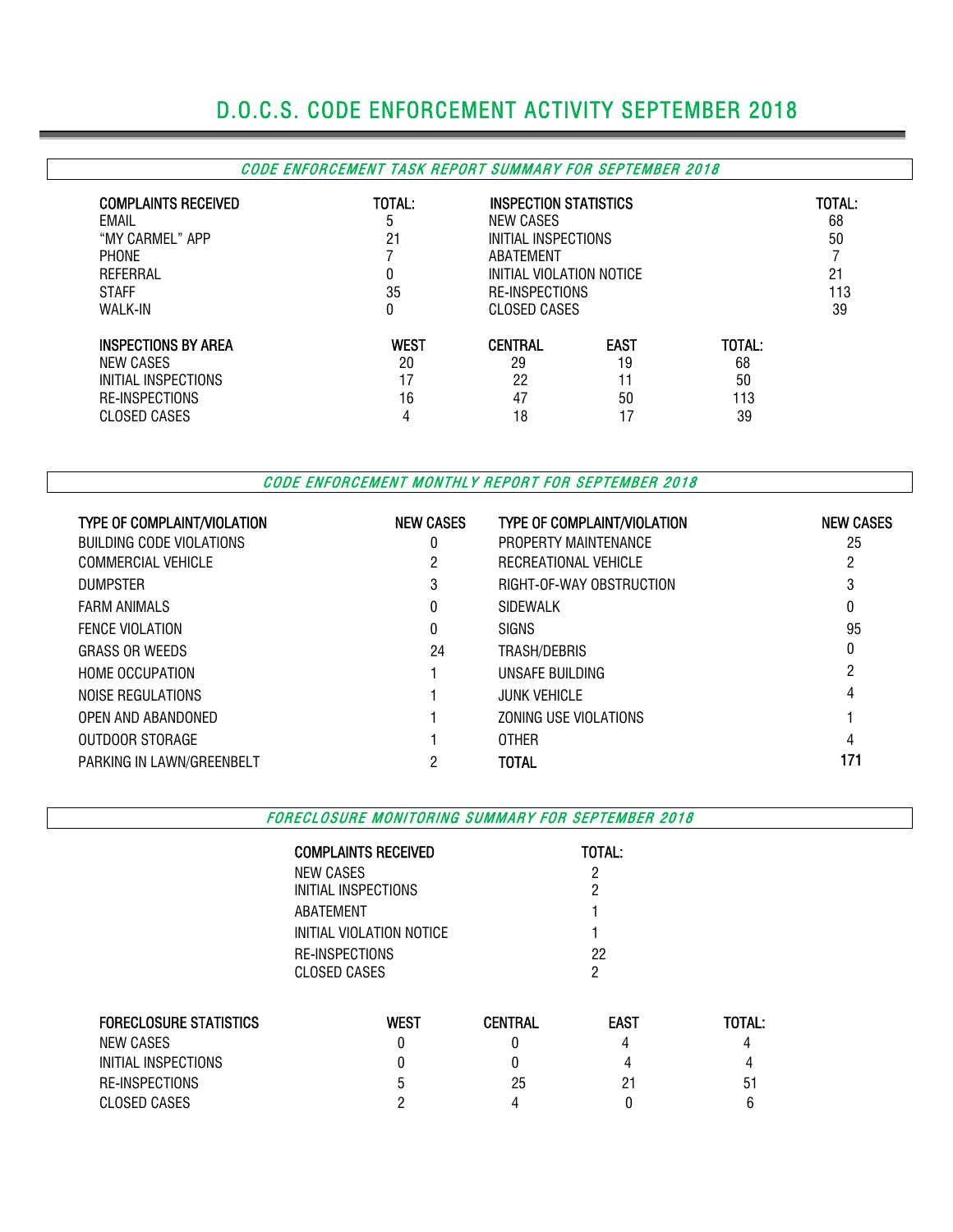## DEPARTMENT OF COMMUNITY SERVICES INCOME REPORT SEPTEMBER 1-30, 2018



| <b>INDIANA</b><br><b>TRANSACTION TYPE:</b>                                   | <b>TRANSACTIONS:</b> | <b>AMOUNT:</b>   |
|------------------------------------------------------------------------------|----------------------|------------------|
| BUILDING PERMITS: [Includes the fee for full Certificate of Occupancy (C/O)] | 102                  | \$<br>145,891.79 |
| <b>DEMOLITION PERMITS:</b>                                                   | 1                    | \$<br>176.00     |
| <b>LATE FEES:</b>                                                            | 0                    | \$               |
| <b>MASSAGE THERAPIST PERMITS/RENEWALS:</b>                                   | 4                    | \$<br>80.00      |
| RE-INSPECTION, ADDITIONAL INSPECTION, AND/OR TEMPORARY C/O:                  | 29                   | \$<br>5,044.00   |
| PLAN AMENDMENT: (Commercial / Institutional)                                 | 1                    | \$<br>353.00     |
| PLAN AMENDMENT: (Residential)                                                | 0                    | \$               |
| <b>SPECIAL EVENT PERMITS:</b>                                                | $\overline{2}$       | \$<br>352.00     |
| TEMPORARY USE PERMITS/EXTENSIONS:                                            | $\overline{c}$       | \$<br>456.00     |
| <b>APPEALS:</b>                                                              | $\bf{0}$             | \$               |
| <b>DUPLICATE PLACARDS:</b>                                                   | $\boldsymbol{0}$     | \$               |
| <b>FENCE PERMITS:</b>                                                        | 24                   | \$<br>1,274.00   |
| FENCE LIABILITY WAIVER: (Paid to Hamilton County)                            | 24                   | \$<br>644.00     |
| <b>ABATEMENT:</b>                                                            | 0                    | \$               |
| ADLS:                                                                        | $\overline{c}$       | \$<br>2,036.68   |
| <b>ADLS AMENDMENT:</b>                                                       | $\pmb{0}$            | \$               |
| <b>COMMITMENT AMENDMENT:</b>                                                 | 0                    | \$               |
| <b>DEVELOPMENT PLAN:</b>                                                     | 1                    | \$<br>1,484.54   |
| DEVELOPMENT PLAN AMENDMENT:                                                  | 0                    | \$               |
| <b>HPR REVIEW:</b>                                                           | 0                    | \$               |
| <b>ORDINANCE AMENDMENT:</b>                                                  | $\bf{0}$             | \$               |
| <b>PLAT VACATE:</b>                                                          | 0                    | \$               |
| <b>PRIMARY PLAT:</b>                                                         | 0                    | \$               |
| PRIMARY PLAT AMENDMENT:                                                      | 0                    | \$               |
| <b>PUD ORDINANCES:</b>                                                       | 1                    | \$<br>11,654.00  |
| <b>REZONE:</b>                                                               | $\bf{0}$             | \$               |
| <b>ADDITIONAL WAIVER:</b>                                                    | 0                    | \$               |
| <b>SDR SITE PLAN REVIEW:</b>                                                 | 1                    | \$<br>171.00     |
| <b>SECONDARY PLAT/REPLAT:</b>                                                | $\theta$             | \$               |
| <b>SUBDIVISION WAIVER:</b>                                                   | 0                    | \$               |
| <b>MISC. ZONING WAIVER:</b>                                                  | 0                    | \$               |
| <b>TAC ONLY:</b>                                                             | $\overline{c}$       | \$<br>706.00     |
| <b>DEVELOPMENT STANDARDS VARIANCE:</b>                                       | $\mathbf{2}$         | \$<br>1,460.00   |
| <b>HEARING OFFICER REVIEW:</b>                                               | 7                    | \$<br>1,872.00   |
| <b>SPECIAL EXCEPTION VARIANCE:</b>                                           | 1                    | \$<br>100.00     |
| SPECIAL USES: (Includes Special Use Amendments)                              | 0                    | \$               |
| <b>USE VARIANCE:</b>                                                         | $\pmb{0}$            | \$               |
| <b>SIGN PERMITS:</b>                                                         | 22                   | \$<br>4,398.95   |
| ZONING DETAILS/LETTER:                                                       | 1                    | \$<br>103.00     |
| PARK & RECREATION IMPACT FEE (PRIF):                                         | 33                   | \$<br>89,166.00  |
| <b>TOTALS:</b>                                                               |                      |                  |
| <b>GENERAL FUND #101:</b>                                                    |                      | \$<br>178,256.96 |
| PRIF ACCOUNT # 106:                                                          |                      | \$<br>89,166.00  |
| <b>UTILITY FEES:</b> (Sewer/Water permits)                                   |                      | \$<br>114,624.00 |
| <b>TOTAL DEPOSIT:</b>                                                        |                      |                  |
|                                                                              |                      | \$<br>382,046.96 |
| Last Month's General Fund Deposit:                                           |                      | \$<br>190,633.96 |
| Last Month's Total Deposit:                                                  |                      | \$<br>478,546.96 |

NOTE: Receipts were deposited for 19 business days this month.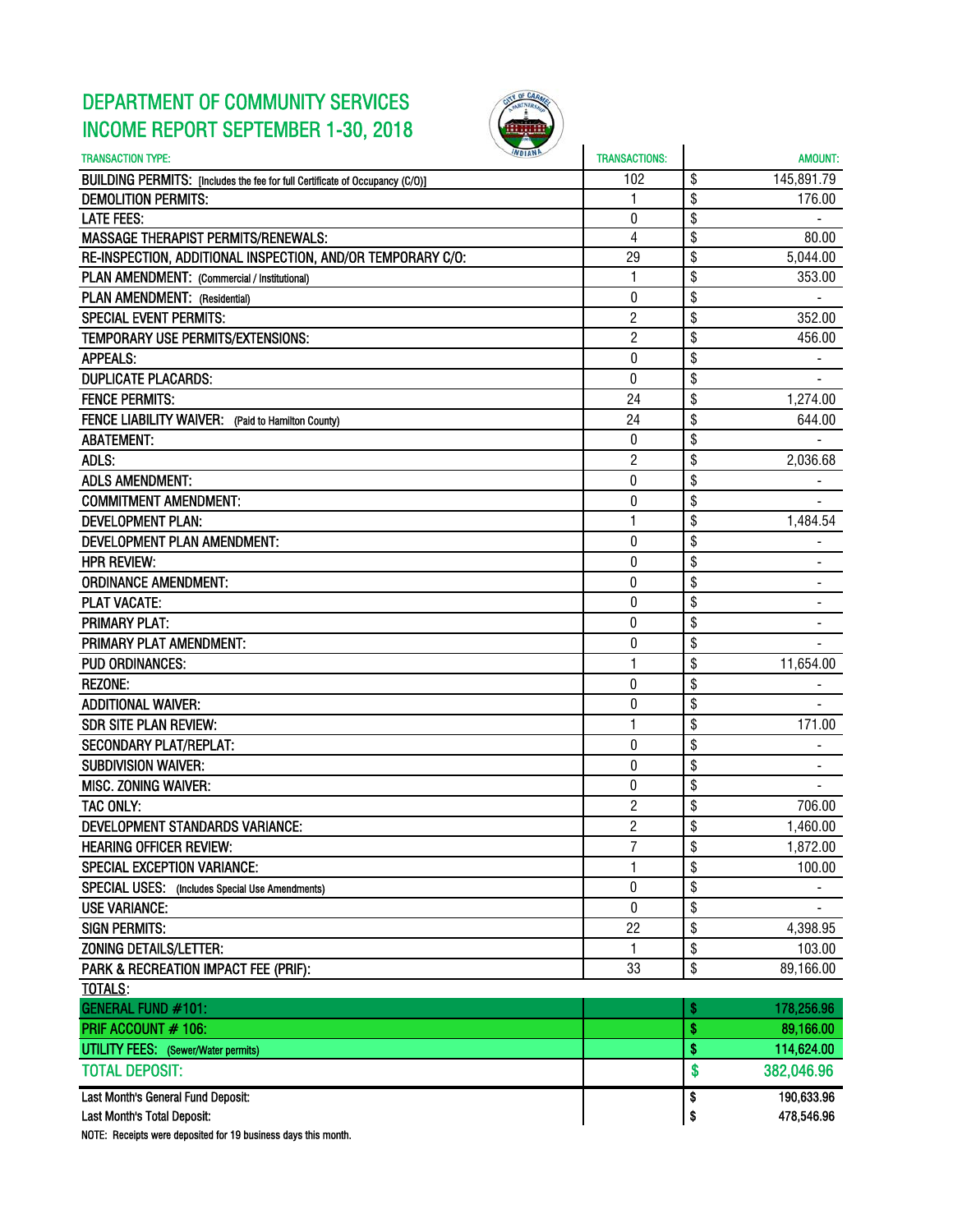### **City of Carmel Monthly Permits Issued Page 1**

#### Date: 10/1/2018

**Status(Stat Column) codes mean: O=Open/incomplete; C=Closed/completed (includes completed permits where C/O's are not issued-like demolition or separate electrical permits); E=Expired-project may or may not have been completed, but no inspections have been scheduled. V=VOID-Permit voided.**

| Issue<br>Date | <b>Status</b> | Subdiv Name<br>Permit<br><b>NO</b>        | <b>Property Address</b>                                     | Permit Type Description             | Estimated<br>Cost of<br>Construction | Sq Ft           | <b>Contractor Name</b>                           | <b>Contractor Address</b>       | Cont.City           | Cont.<br>Cont.<br>State<br>Zip | Cont.Phone    | Propety Owner (as listed<br>per applicant)     | Owner Adrs                      | Owner City          | Owner<br>State | Owner<br>Zip |
|---------------|---------------|-------------------------------------------|-------------------------------------------------------------|-------------------------------------|--------------------------------------|-----------------|--------------------------------------------------|---------------------------------|---------------------|--------------------------------|---------------|------------------------------------------------|---------------------------------|---------------------|----------------|--------------|
| 09/04/18      |               | 8060117                                   | 770 W 141 ST                                                | RESIDENTIAL ACCESSORY STRUCTURE     | \$15,000                             | 864             | *CLIDENCE, DAVID                                 | 770 W 141ST ST                  | CARMEL              | 46032                          | 317) 997-6428 | <b>I IDENCE, DAVID</b>                         | 1157 WOODGATE DR                | CARMEL              |                | 46033        |
|               |               | LAKESIDE PARK<br>8070220                  | <b>624 DAWN RIDGE DR</b>                                    | RESIDENTIAL ACCESSORY STRUCTURE     | \$25,000                             | 240             | THE SMART PERGOLA                                | 2958 BRIGHTON AVE               | CARMEL              | 5032                           |               | ATTERSON, RICHARD L & EVELYN R                 | 2624 DAWN RIDGE DR              | CARMEL              |                | 46074        |
|               |               | 8080009                                   | 225 E 116 ST                                                | RESIDENTIAL SINGLE FAMILY DWELLING  | \$0                                  | $\Omega$        | <b>HOSS BUILDING GROUP</b>                       | 1825 BROADWAY ST                | INDIANAPOLIS        | 16236                          | 317) 823-9788 | REYMER JEREMY & WENDY                          | 2691 OLD VINES DRIVE            | <b>WESTEIFLD</b>    |                | 46074        |
|               |               | 8080114<br>ONGRIDGE ESTATES               | <b>1243 LISTON DR</b>                                       | RESIDENTIAL ACCESSORY STRUCTURE     | \$27,000                             | 400             | ARTISAN OUTDOOR CRAFTSMAN                        | 12595 CUMBERLAND RD             | <b>FISHERS</b>      | 46038                          | 317) 610-9905 | OVACK, JASON & PAM                             | 4243 LISTON DR                  | CARMEL              |                | 46074        |
|               |               | <b>ATERWOOD OF CARMEL</b><br>8080135      | 1119 SHAG RARK TRI                                          | RESIDENTIAL REMODEL                 | \$27,000                             | 600             | <b>"GLOBAL BUILDERS</b>                          | 60 WEST CARMEL DR               | CARMEL              | 16032                          | 317) 708-7427 | SENO, ELIZABETH                                | 11119 SHAG BARK TRAIL           | CARMEL              |                | 46032        |
|               |               | 8080161<br>HE GROVE AT THE LEGACY         | 080 CHERRY CREEK BLVD                                       | RESIDENTIAL SINGLE FAMILY DWELLING  | \$341,880                            | 2.533           | PYATT BUILDERS                                   | 68 W CARMEL DR                  | CARMEL              | 6033                           | 317) 981-0211 | M DEVELOPMENT HOLDINGS. LLC                    | 168 WEST CARMEL DR              | CARMEL              |                | 46032        |
|               |               | THE GROVE AT THE LEGACY<br>8080163        | 074 CHERRY CREEK BLVD                                       | RESIDENTIAL SINGLE FAMILY DWELLING  | \$358,355                            | 3.188           | *PYATT BUILDERS                                  | 168 W CARMEL DR                 | CARMEL              | 16033                          | 317) 981-0211 | M DEVELOPMENT HOLDINGS, LLC                    | 168 WEST CARMEL DR              | CARMEL              |                | 46032        |
|               |               | 8080194<br><b>RIARWOOD</b>                | <b>1926 BRIARWOOD TRL</b>                                   | <b>RESIDENTIAL SWIMMING POOL</b>    | \$55,000                             | 1.008           | PERMA POOLS                                      | 5245 ELMWOOD AVE                | <b>INDIANAPOLIS</b> | 46203                          | 317) 782-9956 | ELSON, BRIAN & HOLLY                           | 4926 BRIARWOOD TRAI             | CARMEL              |                | 46033        |
|               |               | 8090002<br><b>IARROWGATE</b>              | 4 BEECHMONT DR                                              | ELECTRICAL PERMIT/INSPECTION        | \$0                                  | $\Omega$        | PMG ENTERPRISE INC                               | 608 E 110 ST                    | <b>INDIANAPOLIS</b> | 46280                          | 317) 727-9235 | HEF, DJ                                        | <b>4 BEECHMONT DR</b>           | CARMEL              |                | 46032        |
|               |               | 8090010                                   | <b>299 E 96TH ST</b>                                        | <b>ELECTRICAL PERMIT/INSPECTION</b> | \$0                                  | $\Omega$        | THE HOOSIER CO                                   | 421 W 86TH ST                   | <b>INDIANAPOLIS</b> | 16268                          | 317) 872-8125 | <b>ITY OF CARMEL</b>                           | ONE CIVIC SQUARE                | CARMEL              |                | 46032        |
| 09/05/18      |               | 8080060<br>EDEN GLEN                      | 2004 EDEN GLEN DR                                           | RESIDENTIAL REMODEL                 | \$700,000                            | 4.000           | CEDAR STREET BUILDERS                            | <b>80 W CEDAR STREET</b>        | ZIONSVILLE          | 16077                          | 317) 942-0859 | TZELMAN, ROD NSI AND DEBRA                     | 13515 BRENTWOOD LANE            | CARMEI              |                | 46033        |
|               |               | 8080077                                   | 215 VETERANS WAY                                            | COMMERCIAL NEW STRUCTURE            | \$13,500,000                         | 175.100         | <b>HAGERMAN CONSTRUCTION CORI</b>                | 10315 ALLISONVILLE RD           | <b>FISHERS</b>      | 46038                          | 317) 577-6836 | NDERSON BIRKLA                                 | 881 3RD AVE SW STE 100          | CARMEL              |                | 46032        |
|               |               | 8080137<br><b>NESTMONT</b>                | 4095 LASINO RUN                                             | RESIDENTIAL REMODEL                 | \$61,965                             | 1.582           | *CMH BUILDERS INC                                | <b>8847 COMMERCE PARK PLACE</b> | <b>INDIANAPOLIS</b> | 16268                          | 317) 714-6536 | HITE, PATRICK & SALLY                          | 4095 LASINO RUN                 | CARMEL              |                | 46032        |
| 09/06/18      |               | 8070233                                   | <b>800 MICHIGAN RD - DUNKIN DONUTS</b>                      | COMMERCIAL TENANT FINISH            | \$200,000                            | 1.100           | CFH ENTERPRISES LLC                              | <b>38 W WARRICK</b>             | <b>KNIGHTSTOWN</b>  | 16148                          | (65) 445-4455 | & H RESTAURANT GROUP                           | 5333 W 86TH ST                  | INDIANAPOLIS        |                | 46268        |
|               |               | 8080049<br>PRAIRIE AT THE LEGACY. THE     | 4197 MCNICHOLS WAY                                          | RESIDENTIAL TOWNHOME                | \$150,000                            | 2.129           | <b>CALATLANTIC HOMES</b>                         | 025 NORTH RIVER RD, SUITE 100   | <b>INDIANAPOLIS</b> | 6240                           | 317) 846-2783 | <b>ALATLANTIC HOMES</b>                        | 9025 N RIVER RD                 | <b>INDIANAPOLIS</b> |                | 46240        |
|               |               | 8080090<br><b>ITTLE FARMS</b>             | 218 E 105 ST                                                | <b>DEMOLITION</b>                   | \$0                                  | $\Omega$        | LOUDERMILK, THOMAS                               | 218 NE 105TH ST                 | INDIANAPOLIS        | 46280                          | 317) 716-5032 | OUDERMILK, THOMAS                              | 1218 NE 105TH ST                | <b>INDIANAPOLIS</b> |                | 46280        |
|               |               | 8080136<br>ACKSON'S GRANT ON WILLIAMS CR  | 2062 HOBBY HORSE DRIVE                                      | RESIDENTIAL SINGLE FAMILY DWELLING  | \$700,000                            | 6.977           | *OLD TOWN DESIGN                                 | 132 S RANGELINE RD STE 200      | CARMEL              | 46032                          | 317) 626-8486 | ARWOOD, RAYMOND & DEBORAH                      | 1740 W 146TH ST                 | WESTFIELD           |                | 46074        |
|               |               | 8080175<br>ONRAR AT MONON LAKE            | 0114 SOLACE LN                                              | RESIDENTIAL SINGLE FAMILY DWELLING  | \$200,000                            | 3.450           | *M/LHOMES                                        | 3500 KEYSTONE CROSSING          | <b>NDIANAPOLIS</b>  | 16240                          | 317) 255-9900 | <b>I/I HOMES</b>                               | 8500 KEYSTONE CROSSING STE 590  | <b>INDIANAPOLIS</b> |                | 46240        |
| 09/07/18      |               | 8080144<br>DELAWARE COMMONS AT HAZEL DELL | 624 OTTAWA PASS                                             | RESIDENTIAL PORCH ADDITION          | \$33,800                             | 340             | <b>SURROUNDINGS BY NATUREWORK</b>                | 421 S RANGELINE RD              | CARMEL              | 46032                          | 317) 575-0482 | <b>DBERNDORFER, JEFF AND LISA</b>              | 5624 OTTAWA PASS                | CARMEL              |                | 46033        |
|               |               | 8090026<br>ILLAGE OF MOUNT CARME          | 4 N VILLAGE DF                                              | ELECTRICAL PERMIT/INSPECTION        | \$0                                  |                 | OUR LADY OF MT CARMEL                            | 045 W 146TH ST                  | CARMEL              | 5032                           |               | ROMAN CATHOLIC DIOCES OF LAFAY                 | <b>310 LINGLE AVE</b>           | AFAYFTT             |                | 47901-1      |
| 09/10/18      |               | 8080138<br><b>PRINGMILL CROSSING</b>      | 385 STONEY CREEK CIR                                        | <b>RESIDENTIAL REMODEL</b>          | \$83,499                             | 155             | CASE DESIGN/REMODELING                           | 99 E CARMEL DR., STE 100        | CARMEL              | 46032                          | 317) 846-2600 | EMEESTER, GARY & DEBBIE                        | <b>1385 STONEY CREEK CIRCLE</b> | CARMEL              |                | 46032        |
|               |               | 8080151<br><b>IADLEY GROVE</b>            | 3248 REGINA CT                                              | RESIDENTIAL PORCH ADDITION          | \$25,000                             | 150             | BENNETT, KEN                                     | 225 S EAST ST                   | <b>INDIANAPOLIS</b> | 46227                          | 317) 289-7560 | RORA, ANAND                                    | 3248 REGINA CT                  | CARMEL              |                | 46074        |
|               |               | 8080160<br><b>AUREL RIDGE</b>             | 0520 LAUREL RIDGE LN                                        | RESIDENTIAL SINGLE FAMILY DWELLING  | \$3,100,000                          | 18.063          | <b>SLM HOMES</b>                                 | P.O. BOX 4102                   | CARMEI              | 6082                           | 317) 846-7709 | ATEL, SANJAY                                   | 1220 BROOKVILLE WAY             | CARMEL              |                | 46239        |
|               |               | 8080193                                   | 9919 TOWNE RD                                               | TEMPORARY USE SPECIAL EVENT         | \$0                                  |                 | <b>ASLEY, BREINNE</b>                            | 9919 TOWNE RD                   | CARMEL              | 16037                          |               | HE CHILDREN'S THERAPLAY FOUNDATI 9919 TOWNE RD |                                 | CARMEL              |                | 46032        |
|               |               | 8080195<br>COUNTRY MEADOWS AT HAVERSTICK  | 3533 FORUM MEADOWS DR                                       | <b>RESIDENTIAL REMODEL</b>          | \$21,369                             | 385             | <b>SERVPRO OF HAMILTON COUNTY</b>                | 5231 HERRIMAN BLVD              | NOBLESVILLE         | 46060                          | 317) 773-0422 | HOMAS, KIMBERLY                                | 13533 FORUM MEADOWS DR          | CARMEL              |                | 46033        |
|               |               | 8090023                                   | 3500 W 106 ST                                               | TEMPORARY USE SPECIAL EVENT         | \$0                                  | $\Omega$        | <b>HOLY TRINITY</b>                              | 3500 W 106TH ST                 | CARMEL              | 16032                          | 317) 733-3033 | <b>JOLY TRINITY INC.(GRK.ORTH.CH)</b>          | 3500 W. 106TH ST.               | CARMEL              |                | 46032        |
|               |               | HOLADAY HILLS AND DALES<br>8090036        | 2470 E 99 ST                                                | LECTRICAL PERMIT/INSPECTION         | \$0                                  | $\Omega$        | MOORE, TIMOTHY                                   | 2470 E 99TH ST                  | <b>INDIANAPOLIS</b> | 16280                          |               | <b>MOORE, TIMOTHY</b>                          | 2470 E 99TH ST                  | <b>INDIANAPOLIS</b> |                | 46280        |
| 09/11/18      |               | 8070194                                   | 760 W 141 ST                                                | RESIDENTIAL SINGLE FAMILY DWELLING  | \$1,090,000                          | 8.462           | COX & SHEPHERD, INC                              | 608 STATION DRIVE               | CARMEI              | 6032                           | 317) 573-9582 | YRDE, CHIRS & STEPHANIE                        | <b>1363 KINGSGATE DR</b>        | CARMEI              |                | 46032        |
|               |               | 8080119<br>COUNTRY MEADOWS AT HAVERSTICK  | 3523 FORUM MEADOWS DR                                       | <b>RESIDENTIAL REMODEI</b>          | \$45,967                             | 2.472           | <b>INDIANA RESTORATION SERVICES</b>              | 710 S 10TH ST                   | NOBLESVILLE         | 46060                          | 317) 776-9942 | UICK. JUSTIN & ALI                             | 3523 FORUM MEADOWS              | CARMEL              |                | 46033        |
|               |               | 8080145<br>THE GROVE AT THE LEGACY        | 4262 SPURR LN                                               | RESIDENTIAL SINGLE FAMILY DWELLING  | \$358,205                            | 2.915           | <b>PYATT BUILDERS</b>                            | 68 W CARMEL DR                  | CARMEL              | 46033                          | 317) 981-0211 | M DEVELOPMENT HOLDINGS. LLC                    | 168 WEST CARMEL DR              | CARMEL              |                | 46032        |
|               |               | 8080182                                   | 2120 BROOKSHIRE PKWY                                        | <b>DEMOLITION</b>                   | \$0                                  |                 | *RENASCENT INC                                   | 335 W TROY AVE                  | <b>INDIANAPOLIS</b> | 16225                          | 317) 783-1500 | <b>ITY OF CARMEL</b>                           | <b>CIVIC SQUARE</b>             | <b>ARMEL</b>        |                | 46032        |
|               |               | 8080210<br><b>/OODSIDE AT WEST CLAY</b>   | 3834 WOODSIDE HOLLOW DRIVE                                  | RESIDENTIAL SINGLE FAMILY DWELLING  | \$424,800                            | 3.046           | DAVID WEEKLEY HOMES                              | 310 NORTH MERIDIAN STREET. STE  | <b>INDIANAPOLIS</b> | 16260                          | 317) 669-8604 | DAVID WEEKLEY HOMES                            | 9310 NORTH MERIDIAN STREET, STE | <b>INDIANAPOLIS</b> |                | 46260        |
|               |               | 8090034<br>ARKWOOD CROSSING               | 280 96TH ST E                                               | TEMPORARY USE SPECIAL EVENT         | \$0                                  | $\Omega$        | A CLASSIC RENTAL                                 | 1333 E 86TH ST                  | <b>INDIANAPOLIS</b> | 46240                          | 317) 253-0586 | <b>RIAN DISBOROUGH</b>                         | 8900 KEYSTONE CROSSING #100     | <b>INDIANAPOLIS</b> |                | 46240        |
|               |               | 8090049                                   | 1819 N PENNSYLVANIA ST                                      | TEMPORARY USE SPECIAL EVENT         | \$0                                  | $\Omega$        | A CLASSIC RENTAL                                 | 1333 E 86TH ST                  | <b>INDIANAPOLIS</b> | 46240                          | 317) 253-0586 | <b>LLEGION</b>                                 | 11819 N PENNSYLVANIA ST         | CARMEL              |                | 46032        |
| 09/12/18      |               | 8030066                                   | 3900 E 96TH ST                                              | COMMERCIAL NEW STRUCTURE            | \$8,000,000                          | 62.328          | VERSATILE CONSTRUCTION GROUL 570 E TERRY RD #610 |                                 | WHITELAND           | 46184                          | 317) 535-3579 | -P REAL ESTATE INC                             | 3900 96TH ST E                  | <b>INDIANAPOLIS</b> |                | 46240        |
|               |               | 8080170<br>THE HAMLET AT JACKSON'S GRANT  | <b>182 SIMON DR</b>                                         | RESIDENTIAL SINGLE FAMILY DWELLING  | \$550,000                            | 2.483           | <b>HOMES BY MCKENZIE</b>                         | <b>1631 LISBORN DR</b>          | CARMEL              | 46033                          | 317) 574-7616 | ACKSON'S GRANT REAL ESTATE. LLC                | 3150 REPUBLIC BLVD N. STE 3     | <b>TOLEDO</b>       |                | 43615        |
|               |               | 8080207<br><b>/OODS AT SHELBORNE, THE</b> | 320 SHELBORNE WOODS PKWY                                    | RESIDENTIAL SINGLE FAMILY DWELLING  | \$683,000                            | 7.174           | PULTE HOMES OF INDIANA                           | 1590 N MERIDIAN ST #530         | CARMEI              | 6032                           | 17) 575-2350  | <b>JLTE HOMES</b>                              | 1590 MERIDIAN ST N #530         | CARMEI              |                | 46032        |
|               |               | 8090014<br>ROOKSHIRE VILLAGE              | 2272 CHARING CROSS RD                                       | RESIDENTIAL PORCH ADDITION          | \$7,500                              | 72              | CENTENNIAL CONSTRUCTION                          | 40 3RD AVE SW                   | CARMEL              | 16032                          | 17) 848-7634  | OETTO, FRAN                                    | 12272 CHARING CROSS             | CARMEL              |                | 46033        |
|               |               | 8090025<br>AMDEN WALK                     | 2736 SILVER OAKS DR                                         | RESIDENTIAL SINGLE FAMILY DWELLING  | \$700,000                            | 6.394           | STEVEN A WILSON, INC                             | 39 KEYSTONE WAY                 | CARMEL              | 16032                          | 317) 846-2555 | AMDEN WALK LLC                                 | 739 KEYSTONE WAY                | CARMEL              |                | 46032        |
|               |               | 8090037                                   | 750 MICHIGAN RD                                             | TEMPORARY USE SALES OFFICE          | \$0                                  | $\Omega$        | <b>SHAMROCK BUILDERS</b>                         | 800 WESTPOINT DR #200           | <b>INDIANAPOLIS</b> | 16256                          | 317) 863-3358 | HAMROCK BUILDERS                               | 9800 WESTPOINT DR STE 200       | <b>INDIANAPOLIS</b> |                | 46256        |
|               |               | 8090038<br>VATERWOOD OF CARMEL            | 1113 SHAG BARK TRL                                          | RESIDENTIAL DECK ADDITION           | \$8,877                              | 437             | <b>DECKS BY DESIGN</b>                           | 1763 IGNEOUS DR                 | <b>FISHERS</b>      | 6038                           | 317) 770-6062 | <b>KELLOGG, JACK &amp; ROSIE</b>               | 11113 SHAGBARK TRAI             | CARMEL              |                | 46032        |
| 09/13/18      |               | 8080171                                   | 331 N RANGE LINE RD - CELL TOWER                            | COMMERCIAL CELL TOWER               | \$13,000                             | 10 <sup>1</sup> | <b>CROWN CASTLE</b>                              | 045 RIVER RD #425               | <b>INDIANAPOLIS</b> | 46240                          | 17) 249-2028  | <b>ITY OF CARMEL</b>                           | 901 N RANGE LINE                |                     |                |              |
|               |               | 8090016<br>SADDLE CREEK                   | 4197 AUTUMN WOODS DR                                        | RESIDENTIAL REMODEL                 | \$24,000                             | 1.100           | <b>MILLER, ERIC</b>                              | 6691 MEADOWWOOD DR              | NOBLESVILLE         | 46062                          |               | PITTAL, JOEL D & KATHERINE P                   | 14197 AUTUMN WOODS DR           | CARMEL              |                | 46074        |
|               |               | AKES AT HAZEL DELL, THE<br>8090022        | 2499 PEBBLE KNOLL WAY                                       | RESIDENTIAL REMODEL                 | \$35,000                             | 1.300           | <b>MILLER, ERIC</b>                              | 6691 MEADOWWOOD DR              | NOBLESVILLE         | 16062                          |               | OPEZ, LINDSEY                                  | 12499 PEBBLE KNOLL WAY          | CARMEL              |                | 46033        |
|               |               | 8090056                                   | 4488 LOWES WAY                                              | ELECTRICAL PERMIT/INSPECTION        | \$0                                  | $\Omega$        | <b>HOOSIER ELECTRIC SERVICE, INC</b>             | 6503 SPRUNICA RIDGE             | NASHVILLE           | 17448                          | 317) 373-5248 | ITY OF CARMEL DEPT OF ENG                      | <b>CIVIC SQUARE</b>             | CARMEL              |                | 46032        |
| 09/14/18      |               | 8080078                                   | 2120 BROOKSHIRE PKWY - SWIMMING POOINSTITUTIONAL POOL / SPA |                                     | \$598,000                            | 10,350          | <b>BUDDENBAUM &amp; MOORE, LL</b>                | 359 SOUTH ST                    | NOBLESVILLE         | 46060                          | 317) 691-2426 | <b>ITY OF CARME</b>                            | <b>CIVIC SQUARE</b>             | CARMEL              |                | 46032        |
|               |               | 8080120                                   | 2120 BROOKSHIRE PKWY - SWIMMING PO                          | <b>INSTITUTIONAL POOL / SPA</b>     | \$598,000                            | 10.350          | UDDENBAUM & MOORE, LLC                           | 359 SOLITH ST                   | NOBLESVILLE         | <b>GO60</b>                    | 317) 691-2426 | <b>ITY OF CARMEL</b>                           | <b>CIVIC SQUARE</b>             | ARMEI               |                | 36032        |
|               |               | <b>SHMOOR</b><br>8080141                  | 3475 YANCEY PL                                              | RESIDENTIAL SINGLE FAMILY DWELLING  | \$500,000                            | 7,283           | CALATI ANTIC HOMES                               | 025 NORTH RIVER RD, SUITE 100   | <b>INDIANAPOLIS</b> | 46240                          | 317) 846-2783 | CALATLANTIC HOMES                              | 9025 NORTH RIVER RD, SUITE 100  | <b>INDIANAPOLIS</b> |                | 46240        |
|               |               | 8080176<br><b>IDGE AT THE LEGACY. THE</b> | 4311 ARNETT DR                                              | RESIDENTIAL SINGLE FAMILY DWELLING  | \$360,000                            | 5.252           | CALATLANTIC HOMES                                | 025 NORTH RIVER RD, SUITE 100   | <b>INDIANAPOLIS</b> | 46240                          | 17) 846-2783  | CALATLANTIC HOMES                              | 025 NORTH RIVER RD, SUITE 100   | <b>INDIANAPOLIS</b> |                | 46240        |
|               |               |                                           |                                                             |                                     |                                      |                 |                                                  |                                 |                     |                                |               |                                                |                                 |                     |                |              |
|               |               |                                           | <b>Total Permits: 140</b>                                   |                                     |                                      |                 | <b>Total Estimated Cost of Construction:</b>     | \$49,535,172.00                 |                     |                                | Total Sq.Ft.: | 514.632                                        |                                 |                     |                |              |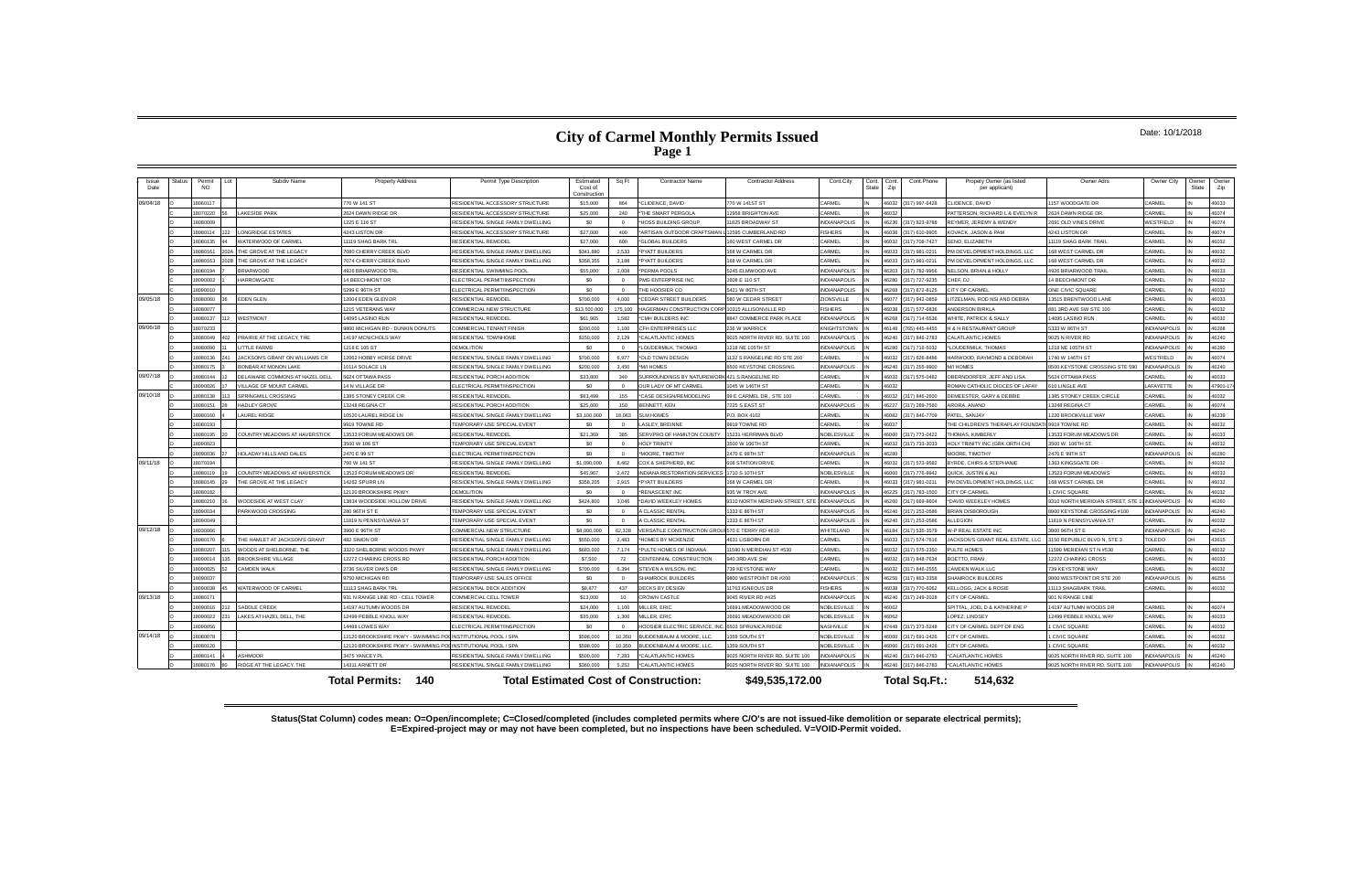### **City of Carmel Monthly Permits Issued Page 2**

#### Date: 10/1/2018

**Status(Stat Column) codes mean: O=Open/incomplete; C=Closed/completed (includes completed permits where C/O's are not issued-like demolition or separate electrical permits); E=Expired-project may or may not have been completed, but no inspections have been scheduled. V=VOID-Permit voided.**

| Issue<br>Date | Status                                                                                       | Permit<br>Lot<br><b>NO</b> | Subdiv Name                    | <b>Property Address</b>            | Permit Type Description               | Estimated<br>Cost of<br>Construction | Sq Ft        | <b>Contractor Name</b>                 | <b>Contractor Address</b>                    | Cont.City<br>Cont.  | State | Cont.Phone<br>Cont.<br>Zip | Propety Owner (as listed<br>per applicant) | Owner Adrs                                      | Owner City          | Owner<br>State | Owner<br>Zip   |
|---------------|----------------------------------------------------------------------------------------------|----------------------------|--------------------------------|------------------------------------|---------------------------------------|--------------------------------------|--------------|----------------------------------------|----------------------------------------------|---------------------|-------|----------------------------|--------------------------------------------|-------------------------------------------------|---------------------|----------------|----------------|
| 09/14/18      |                                                                                              | 8080181                    |                                | 10401 N MERIDIAN ST #450           | COMMERCIAL TENANT FINISH              | \$30,650                             | 1.802        | CAPITOL CONSTRUCTION                   | 1051 VILLAGE SOUARE LANE                     | <b>FISHERS</b>      |       | 46038                      | MERIDIAN PLAZA PROPERTY LLC                | 1611 N MERIDIAN ST #120                         | CARMEL              |                | 46032          |
|               |                                                                                              | 8090001                    | THE PRESERVE AT BEAR CREEK     | 14231 KODIAK DF                    | <b>RESIDENTIAL REMODEL</b>            | \$5,000                              | 250          | *BAEHL, RYAN                           | 4231 KODIAK DR                               | CARMEL              |       | 46074<br>317) 690-9554     | <b>BAEHL, RYAN</b>                         | 4231 KODIAK DR                                  | CARMEL              |                | 46074          |
|               |                                                                                              | 8090007                    | CARMEL CITY CENTER CONDOMINIUM | 731 HANOVER PL                     | COMMERCIAL TENANT FINISH              | \$59,393                             | 1.294        | SIGNATURE CONSTRUCTION, LLC            | 885 CITY CENTER DR #100                      | CARMEL              |       | 16032<br>17) 945-7915      | ARMEL CITY CENTER LLC                      | 70 THIRD AVE SW                                 | <b>ARMEI</b>        |                | 46032          |
|               |                                                                                              | 8090044                    | JACKSON'S GRANT ON WILLIAMS CR | 12246 HOBBY HORSE DR               | RESIDENTIAL SINGLE FAMILY DWELLING    | \$570,000                            | 5.885        | *WEDGEWOOD BUILDING COMPAI             | 2 1ST ST NE                                  | CARMEL              |       | 16032<br>17) 669-6315      | WEDGEWOOD BUILDING COMPANY                 | 1ST ST NE                                       | CARMEI              |                | 46032          |
|               |                                                                                              | 8090050                    | SADDLE CREEK                   | 1545 ESPRIT DR                     | RESIDENTIAL REMODEL                   | \$2,500                              | $\mathbf{g}$ | <b>BOLDENS CLEANING &amp; RESTORAT</b> | 2 PARK 32 WEST DR                            | NOBLESVILLE         |       | 46062<br>317) 773-7683     | ALIZA, ROBERTO F                           | 545 ESPRIT DR                                   | CARMEL              |                | 46074          |
|               |                                                                                              | 8090061<br>01              | WOODS AT SHELBORNE. THE        | 3342 SHELBORNE WOODS PKWY          | <b>FINCE PERMIT/INSPECTION</b>        | \$0                                  | $\Omega$     | <b>FENCE EXPRESS</b>                   | <b>4214 CALMING WATERS</b>                   | FISHERS             |       | 16037                      | OTTS, AARON & NICOLE                       | 342 SHELBORNE WOODS PKWY                        | CARMEL              |                | 46032          |
|               |                                                                                              | 8090063                    | WOODS AT SHELBORNE. THE        | 3346 SHELBORNE WOODS PKWY          | FENCE PERMIT/INSPECTION               | \$0                                  | $\Omega$     | <b>FENCE EXPRESS</b>                   | <b>4214 CALMING WATERS</b>                   | <b>FISHERS</b>      |       | 46037                      | <b>IU. TA-MING</b>                         | 346 SHELBORNE WOODS PARKWAY                     | CARMEL              |                | 46032          |
|               |                                                                                              | 8090064                    | <b>FOSTER ESTATES</b>          | 2941 HAZEL FOSTER DR               | <b>ENCE PERMIT/INSPECTION</b>         | \$0                                  | $\Omega$     | NORTH INDY FENCE DECK & RAIL           | 330 PLEASANT ST, STE 400                     | NOBLESVILLE         |       | 16060                      | <b>VILLIAMS, RYAN &amp; FRANCES</b>        | <b>2941 HAZEL FOSTER DR</b>                     | CARMEL              |                | 46033          |
|               |                                                                                              | 8090067                    | SADDLEBROOK AT SHELBORNE       | 11961 COPPERFIELD DR               | FENCE PERMIT/INSPECTION               | \$0                                  | $\Omega$     | NORTH INDY FENCE DECK & RAIL           | 330 PLEASANT ST, STE 400                     | NOBLESVILLE         |       | 46060                      | <b>MASTRODICASA, MARK &amp; SARAH LACK</b> | 1961 COPPERFIELD DR                             | CARMEL              |                | 46032          |
|               |                                                                                              | 8000008                    | RIDGE AT THE LEGACY. THE       | 14508 ARNETT DR                    | <b>ENCE PERMIT/INSPECTION</b>         | \$0                                  | $\Omega$     | <b>KEVIN MULKINS</b>                   | 325 MAY APPLE                                | WESTFIELD           |       | 46076                      | PINNAMANENI, V CHOWDRY & LAURA             | 4508 ARNETT DR                                  | CARMEL              |                | 46033          |
|               |                                                                                              | 8090069                    | RIDGE AT HAYDEN RUN. THE       | 3033 DA VINCI DR                   | <b>ENCE PERMIT/INSPECTION</b>         | \$0                                  | $\Omega$     | BULLSEYE FENCE DESIGN INC.             | O BOX 941                                    | NOBLESVILLE         |       | 46061<br>317) 774-0197     | BLOCHER, ERIC & QIYUN SONG                 | 033 DA VINCI DR                                 | CARMEL              |                | 46074          |
|               |                                                                                              | 8090070                    | SADDLE CREEK                   | 14085 MAGIC STALLION DR            | <b>FRICE PERMIT/INSPECTION</b>        | \$0                                  | $\Omega$     | AFFORDABLE FENCE BUILDERS              | 023 E 26TH ST                                | NCIANAPOLIS         |       | 16219                      | HANDRA, HANS & JYOTSNA                     | 4085 MAGIC STALLION DR                          | CARMEL              |                | 46032          |
|               |                                                                                              | 809007                     | MOFFITT FARM AT PRAIRIE VIEW   | TALL TIMBER RUN                    | FENCE PERMIT/INSPECTION               | \$0                                  | $\Omega$     | <b>AWARDS FENCE</b>                    | 20951 RIVERWOOD AVE                          | NOBLESVILLE         |       | 46062                      | PRAIRIE VIEW HOA                           | ALL TIMBER RUN                                  | CARMEL              |                | 46082          |
|               |                                                                                              | 8090072                    | PARK AT WESTON PLACE. THE      | 3818 BRIGADE CIR                   | <b>ENCE PERMIT/INSPECTION</b>         | \$0                                  | $\Omega$     | PETER ELSTS                            | 3901 W 80TH ST                               | <b>NDIANAPOLIS</b>  |       | 16268                      | NGELBY, BENJAMIN & ROCHELLE                | 818 BRIGADE CIRCLE                              | CARMEL              |                | 46032          |
|               |                                                                                              | 8090073                    | MORGANS CREEK SUBDIVISION      | 4946 MORGANS CREEK CT              | <b>ENCE PERMIT/INSPECTION</b>         | \$0                                  | $\Omega$     | BULLSEYE FENCE DESIGN INC.             | PO BOX 941                                   | NOBLESVILLE         |       | 46061-<br>317) 774-0197    | AGUE USA                                   | 946 MORGANS CREEK CT                            | CARMEL              |                | 46033          |
|               |                                                                                              | 8090074                    |                                | 1298 W CARMEL DR                   | LECTRICAL PERMIT/INSPECTION           | \$0                                  | $\circ$      | MORPHEY CONSTRUCTION, INC              | <b>499 N SHERMAN DR</b>                      | <b>NDIANAPOLIS</b>  |       | 16201<br>17) 356-9250      | TY OF CARMEL                               | <b>ONE CIVIC SQUARE</b>                         | CARMEL              |                | 46032          |
| 09/17/18      |                                                                                              | 8070159                    |                                | 14390 CLAY TERRACE BLVD - PRIME 47 | <b>COMMERCIAL REMODEL</b>             | \$50,000                             | 410          | ALT CONSTRUCTION LLC                   | 1365 W 96TH ST                               | <b>INDIANAPOLIS</b> |       | 46268<br>317) 253-1251     | <b>ASHINGTON PRIME GROUP</b>               | 180 E BROAD ST                                  | COLUMBUS            | OН             | 43215          |
|               |                                                                                              | 8080103                    | <b>SMOKEY RIDGE</b>            | 13789 SMOKEY RIDGE DF              | RESIDENTIAL ADDITION AND REMODEL      | \$228,750                            | 147          | *CASE DESIGN/REMODELING                | 9 E CARMEL DR., STE 100                      | CARMEL              |       | 46032<br>317) 846-2600     | RTMAN, TIM & NANCY                         | 3789 SMOKEY RIDGE DR                            | CARMEL              |                | 46033          |
|               |                                                                                              | 8080134                    |                                | 3105 E 98 ST #190                  | COMMERCIAL TENANT FINISH              | \$162,000                            | 5.777        | ALDERSON COMMERCIAL GROUP              | 425 W SOUTH ST #100                          | <b>NDIANAPOLIS</b>  |       | 46225<br>317) 889-3800     | I YMBEC USA. I LC                          | 33 DECARIE BIVD                                 | ST LAURENT          |                | <b>H4N 3M9</b> |
|               |                                                                                              | 8080156                    |                                | 111 CONGRESSIONAL BLVD #500        | COMMERCIAL REMODEL                    | \$65,000                             | 1.636        | AUTH CONSTRUCTION, LLC                 | 1 CONGRESSIONAL BLVD                         | CARMEL              |       | 16032<br>317) 848-6500     | ROTECTIVE INSURANCE COMPANY                | 1 CONGRESSIONAL BLVD STE 500                    | CARMEL              |                | 16032          |
|               |                                                                                              | 8080192                    |                                | <b>NORK DONE IN CLIENTS</b>        | MASSAGE THERAPIST PERMIT              | \$0                                  | $\Omega$     | WILLIAMS, DENISHA                      | 8034 KINDER OAK                              | NOBLESVILLE         |       | 16062<br>17) 349-1206      | <b>FLE OWNED BUSINESSS</b>                 | VORK DONE IN CLIENTS HOMES                      | ARMEI               |                | 46032          |
|               |                                                                                              | 8080212                    | JACKSON'S GRANT ON WILLIAMS CR | 476 STABLESIDE IN                  | RESIDENTIAL SINGLE FAMILY DWELLING    | \$450,000                            | 3.714        | *OLD TOWN DESIGN                       | 132 S RANGELINE RD STE 200                   | CARMEL              |       | 46032<br>317) 626-8486     | AMUDIO, MARGARET A                         | 02 NOBLE COURT                                  | <b>WFST</b>         |                | 47906          |
|               |                                                                                              | 8090017                    |                                | 900 96TH ST E #200                 | COMMERCIAL REMODEL                    | \$168,168                            | 3.400        | ALDERSON COMMERCIAL GROUP              | 425 W SOUTH ST #100                          | <b>INDIANAPOLIS</b> |       | 16225<br>317) 889-3800     | <b>RIAN DISBOROUGH</b>                     | 3900 KEYSTONE CROSSING #100                     | <b>INDIANAPOLIS</b> |                | 46240          |
|               |                                                                                              | 8090045                    | JACKSON'S GRANT ON WILLIAMS CF | 1168 WESTVALE DR                   | RESIDENTIAL SINGLE FAMILY DWELLING    | \$1,657,757                          | 10.240       | WEDGEWOOD BUILDING COMPAN              | 32 1ST ST NE                                 | CARMEL              |       | 16032<br>17) 669-6315      | <b>VEDGEWOOD BUILDING COMPANY</b>          | 1ST ST NE                                       | CARMEL              |                | 46032          |
|               |                                                                                              | 8090077                    | DAVID WILKINSON'S ADDITION     | 141 N RANGE LINE RD                | <b>GROUND SIGN TEMPORARY</b>          | \$0                                  | 20           | SPEEDPRO IMAGING                       | 586 W. 74TH ST                               | <b>INDIANAPOLIS</b> |       | 16268<br>17) 757-5298      | <b>NKNOWN</b>                              |                                                 |                     |                |                |
|               |                                                                                              | 8090080                    | <b>JILLAGE OF WESTCLAY</b>     | 12412 BURKE DR                     | FENCE PERMIT/INSPECTION               | \$0                                  | $\Omega$     | AMERIFENCE                             | <b>1340 HULL STREET</b>                      | <b>INDIANAPOLIS</b> |       | 46226                      | <b>ICCOMB, CHRISTINE</b>                   | 2412 BURKE DR                                   | CARMEL              |                | 46032          |
|               |                                                                                              | 8090081                    | <b>COOL CREEK NORTH</b>        | 228 HAWTHORNE DR                   | <b>ENCE PERMIT/INSPECTION</b>         | \$0                                  | $\Omega$     | JLP CONSTRUCTION                       | 10718 MORRISTOWN CT                          | CARMEL              |       | 16032<br>317) 804-1447     | OWRANCE, ETHAN & MALLORY STUDE             | 228 HAWTHORNE DR                                | CARMEL              |                | 46032          |
|               |                                                                                              | <b>SOODROR</b>             | <b>STANFORD PARK</b>           | 3420 WINDY KNOLL LANE              | ELECTRICAL PERMIT/INSPECTION          | \$0                                  | $\Omega$     | <b>MISTER SPARKY</b>                   | 5561 W. 74TH ST                              | <b>NDIANAPOLIS</b>  |       | 16268<br>317) 874-8748     | SELDING, DOUGLAS K & LINDA L               | 420 WINDY KNOLL LN                              | CARMEL              |                | 46074          |
| 09/18/18      |                                                                                              | 8090024                    | <b>VINDSOR GROVE II</b>        | 10571 NOMA CT                      | RESIDENTIAL SWIMMING POOL             | \$55,000                             | 1.486        | <b>HENDRICK POOL</b>                   | 383 W PENDLETON PIKE                         | <b>MCCORDSVILLE</b> |       | 17) 335-2660<br>6055       | <b>HALID, SAKIB</b>                        | 0571 NOMA CT                                    | CARMEL              |                | 46032          |
|               |                                                                                              | 8090054                    | <b>NOODS AT SHELBORNE, THE</b> | 3325 SHELBORNE WOODS PKWY          | RESIDENTIAL SINGLE FAMILY DWELLING    | \$634,000                            | 7,053        | *PULTE HOMES OF INDIANA                | 1590 N MERIDIAN ST #530                      | CARMEL              |       | 16032<br>17) 575-2350      | ULTE HOMES                                 | 1590 MERIDIAN ST N #530                         | CARMEL              |                | 46032          |
|               |                                                                                              | 8090097                    | <b>WESTMONT</b>                | 14065 LASINO RUN                   | FENCE PERMIT/INSPECTION               | \$0                                  | $\Omega$     | AMERIFENCE                             | <b>1340 HULL STREET</b>                      | <b>NDIANAPOLIS</b>  |       | 16226                      | <b>IUO, DAQING &amp; YIYI WANG</b>         | 4065 LASINO RUN                                 | CARMEL              |                | 46032          |
| 09/19/18      |                                                                                              | 8070229                    | <b>GLEN OAKS</b>               | 4164 DOLAN WAY                     | RESIDENTIAL SWIMMING POOL             | \$92,000                             | 1.900        | *MIKE MCGHEE & ASSOC. INC.             | <b>O. BOX 425</b>                            | <b>CAMRY</b>        |       | 46113<br>317) 834-1785     | URM, DAVID                                 | 164 DOLAN WAY                                   | CARMEL              |                | 46074          |
|               |                                                                                              | 8080143                    | VILLAGE OF MOUNT CARMEL        | 13878 ADIOS PASS                   | RESIDENTIAL ADDITION-ROOM(S)          | \$28,425                             | 168          | <b>CHAMPION</b>                        | <b>435 BROOKVILLE WAY STE</b>                | <b>INDIANAPOLIS</b> |       | 16239                      | AUCK, PAUL                                 | 3878 ADIOS PASS                                 | CARMEL              |                | 46032          |
|               |                                                                                              | 8090013                    | STONE HAVEN AT HAVERSTICK      | 13695 FLINTRIDGE PASS              | RESIDENTIAL ADDITION-ROOM(S)          | \$35,074                             | 180          | *CHAMPION                              | 435 BROOKVILLE WAY STE E                     | <b>INDIANAPOLIS</b> |       | 46239                      | LORMAN BRUCE                               | 3695 FLINTRIDGE PASS                            | CARMEL              |                | 46033          |
|               |                                                                                              | 8090019                    | <b><i>NINDSOR GROVE II</i></b> | 10554 NOMA CT                      | RESIDENTIAL SINGLE FAMILY DWELLING    | \$1,016,000                          | 6.739        | *G & G CUSTOM HOMES                    | 5822 SHINING SPRING DR                       | WESTFIELD           |       | 46074<br>317) 418-7665     | ATEL, SAGAR & RAVISA                       | 517 HILCOT LANE                                 | <b>INDIANAPOLIS</b> |                | 46231          |
|               |                                                                                              | 8090039                    | <b>BROOKSHIRE NORTH</b>        | 4247 CENTENNIAL CT                 | RESIDENTIAL ATTACHED GARAGE OR CARPOR | \$30,000                             | 400          | *MARTIN PROPERTY ENHANCEME             | 609 LOGAN ST                                 | <b>NOBLESVILLE</b>  |       | 46060                      | OWLER, PAUL E & LAURIE A                   | 247 CENTENNIAL CT                               | CARMEL              |                | 46033          |
|               |                                                                                              | 8090100                    | JORDAN WOODS                   | 10725 TIMBER LN                    | <b>ENCE PERMIT/INSPECTION</b>         | \$0                                  | $\Omega$     | <b>IMPERIAL FENCE</b>                  | 00 ACADEMY STREET                            | <b>GREENWOOD</b>    |       | 46143<br>317) 888-3241     | ULLER, ROBERT & SARAH KELLEY               | 725 TIMBER LANE                                 | CARMEL              |                | 46032          |
|               |                                                                                              | 8090103                    | <b>BRIGHTON WOODS</b>          | 11991 DUBARRY DF                   | ELECTRICAL PERMIT/INSPECTION          | \$0                                  | $\mathbf{0}$ | *GENESIS ELECTRICAL SERVICER           | 1222 CUMBERLAND RD                           | NOBLESVILLE         |       | 16062<br>17) 708-7000      | NDERSON CRAIO                              | 1991 DUBARRY DR                                 | CARMEL              |                | 46033          |
|               |                                                                                              | 8090106                    | MAPLES OF CARMEL               | 3065 SUGAR MAPLE CT                | FENCE PERMIT/INSPECTION               | \$0                                  | $\Omega$     | <b>BACKYARD SERVICES</b>               | 511 SOUTH STATE RD 67                        | PENDLETON           |       | 16064<br>(65) 221-1008     | AWSON, COLLEEN                             | <b>8065 SUGAR MAPLE CT</b>                      | CARMEL              |                | 46033          |
| 09/20/18      |                                                                                              | 8070098                    |                                | 110 E MAIN ST                      | COMMERCIAL TENANT FINISH              | \$400,000                            | 1.650        | *BANKERT BOYS                          | 10 MORNINGSIDE DRIVE                         | ZIONSVILLE          |       | 16077<br>317) 333-9303     | & E PROPERTIES                             | 530 TIMBER SPRINGS CT                           | CARMEL              |                | 46033          |
|               |                                                                                              | 8080180                    |                                | 3021 98TH ST E #220                | COMMERCIAL TENANT FINISH              | \$150,460                            | 3.081        | MATTINGLY CORPORATION. THE             | 0150 LANTERN RD #100                         | <b>FISHERS</b>      |       | 16037<br>17) 577-8800      | <b>I YMBEC</b>                             | 004 F BROOKE RD                                 | <b>MEMPHIS</b>      |                | 38116          |
|               |                                                                                              | 8080189                    | <b>ASHMOOR</b>                 | 13062 MOORLAND LN                  | RESIDENTIAL SINGLE FAMILY DWELLING    | \$530,000                            | 7,582        | *CALATLANTIC HOMES                     | 025 NORTH RIVER RD, SUITE 100                | <b>INDIANAPOLIS</b> |       | 16240<br>17) 846-2783      | ALATLANTIC HOMES                           | 025 NORTH RIVER RD, SUITE 100                   | <b>INDIANAPOLIS</b> |                | 46240          |
|               |                                                                                              | 8090003                    | RIDGE AT THE LEGACY. THE       | 6755 PULASKI LN                    | RESIDENTIAL SINGLE FAMILY DWELLING    | \$430,000                            | 6.175        | *CALATI ANTIC HOMES                    | 9025 NORTH RIVER RD SUITE 100                | <b>INDIANAPOLIS</b> |       | 46240<br>17) 846-2783      | CALATI ANTIC HOMES                         | 1025 NORTH RIVER RD SUITE 100                   | INDIANAPOLIS        |                | 46240          |
|               |                                                                                              | 8090004                    | RIDGE AT THE LEGACY. THE       | 14357 ARNETT DR                    | RESIDENTIAL SINGLE FAMILY DWELLING    | \$440,000                            | 6.319        | 'CALATLANTIC HOMES                     | 025 NORTH RIVER RD, SUITE 100                | <b>NDIANAPOLIS</b>  |       | 16240<br>17) 846-2783      | CALATLANTIC HOMES                          | 025 NORTH RIVER RD, SUITE 100                   | NDIANAPOLIS         |                | 46240          |
|               |                                                                                              | 8090005                    | <b>CLAY CORNER</b>             | <b>1586 MAIRN AVE</b>              | RESIDENTIAL SINGLE FAMILY DWELLING    | \$240,000                            | 3.990        | *CALATLANTIC HOMES                     | 1025 NORTH RIVER RD. SUITE 100               | <b>INDIANAPOLIS</b> |       | 46240<br>317) 846-2783     | CALATLANTIC HOMES                          | 025 NORTH RIVER RD. SUITE 100                   | <b>INDIANAPOLIS</b> |                | 46240          |
|               |                                                                                              | 8090033                    | <b>AKESIDE PARK</b>            | 13938 W TWIN LAKES CIF             | RESIDENTIAL REMODEI                   | \$63,453                             | 1.082        | <b>CMH BUILDERS INC</b>                | 847 COMMERCE PARK PLACE                      | <b>NDIANAPOLIS</b>  |       | 16268<br>317) 714-6536     | ERETTE, ANDREW & JNEEN                     | 3938 TWIN LAKES CIR WEST                        | <b>ARMEL</b>        |                | 46074          |
|               |                                                                                              | 8090046                    | JACKSON'S GRANT ON WILLIAMS CR | 1170 FRENZEL PKWY                  | RESIDENTIAL SINGLE FAMILY DWELLING    | \$637,000                            | 6.338        | *DAVID WEEKLEY HOMES                   | 310 NORTH MERIDIAN STREET, STE               | <b>INDIANAPOLIS</b> |       | 17) 669-8604<br>16260      | <b>DAVID WEEKLEY HOMES</b>                 | 310 NORTH MERIDIAN STREET, STE                  | INDIANAPOLIS        |                | 46260          |
|               |                                                                                              | 8090078                    | JACKSON'S GRANT ON WILLIAMS CR | 533 TERHUNE LANE                   | FENCE PERMIT/INSPECTION               | \$0                                  | $\Omega$     | BULLSEYE FENCE DESIGN INC.             | O BOX 941                                    | NOBLESVILLE         |       | 46061<br>(317) 774-0197    | OYLE, MICHAEL & NICOLE                     | <b>072 MERIDIAN ST WEST DR</b>                  | <b>INDIANAPOLIS</b> |                | 46208          |
|               |                                                                                              | 8000908                    | WOODSIDE AT WEST CLAY          | 13725 WOODSIDE HOLLOW DRIVE        | RESIDENTIAL SINGLE FAMILY DWELLING    | \$442,000                            | 3.552        | *DAVID WEEKLEY HOMES                   | 9310 NORTH MERIDIAN STREET, STE INDIANAPOLIS |                     |       | 16260<br>317) 669-8604     | DAVID WEEKLEY HOMES                        | 3310 NORTH MERIDIAN STREET, STE 14 INDIANAPOLIS |                     |                | 46260          |
|               | <b>Total Permits: 140</b><br><b>Total Estimated Cost of Construction:</b><br>\$49,535,172.00 |                            |                                |                                    |                                       |                                      |              |                                        |                                              |                     |       | Total Sq.Ft.:              | 514.632                                    |                                                 |                     |                |                |